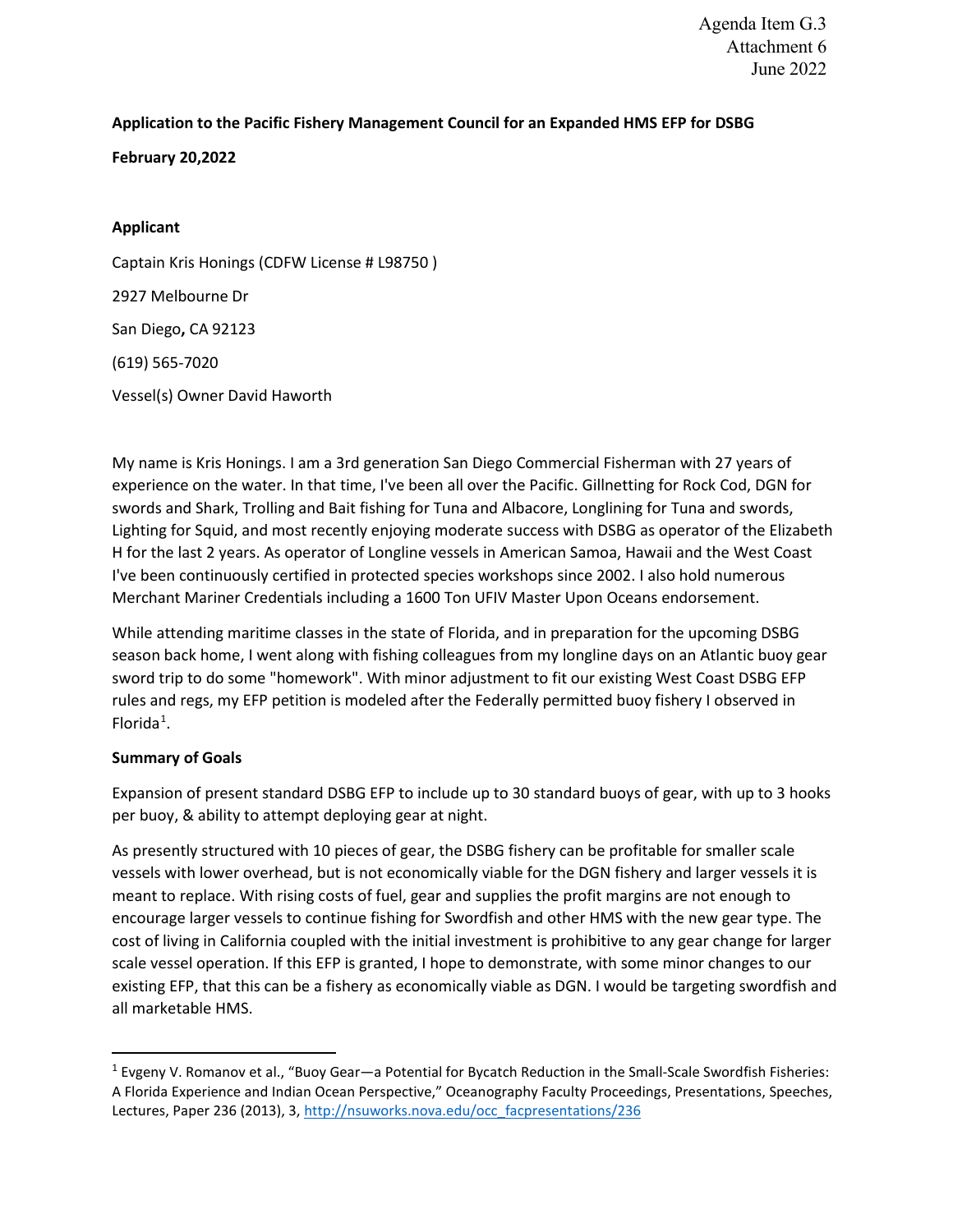### **EFP Intent**

To start, I'd like to acknowledge that what works on the Atlantic east coast may not necessarily translate to us here in the California Current Ecosystem. The data shows that established regulations work, and this petition is not meant to "re-invent the wheel". Therefore, all daytime effort would be conducted under the existing standard DSBG terms and conditions, simply using more pieces of gear over a larger footprint. I propose a maximum of 10 miles for the day fishing and 7 miles for the night.

My proposed night time fishing would be a slight alteration of the same. As the Council is aware, the DGN fishery is conducted at night when Swords climb to higher depths. Using this knowledge, we would deploy night buoy gear at no less than the prescribed 90m specified in existing DSBG EFP as minimum depth to avoid interaction with protected species. I would employ a lighted strike detection buoy set up similar to the existing night-set DSBG(NSBG) EFP currently fished by another NSBG EFP holder.

Since September of 2020, I have used GPS trackers on my buoys to prevent gear loss. They give real time GPS positions of all deployed gear direct to vessel, and are also a useful tool to know when you have a fish on when the buoy is beyond the line of sight. This is a direct influence from my colleagues in FL, and how I am confident we can prevent losing any gear, be it day or night. Through tracking the buoys via GPS on a plotter, I can 'actively tend' the buoys and detect when they may have a fish on the line and they move against the current. This will allow me to minimize impacts to fish bycatch and release any protected species from the line and hooks.

# **EFP Vessel(s)**

Initially I ask that this EFP be granted to me for use on F/V Elizabeth H, USCG # 644228, a 40 ft boat with an existing DSBG EFP. But as the purpose of my EFP is to see if these changes can match the catch rate of the DGN fishery, I also ask that if production warrants it, this EFP be permitted to substitute a single larger vessel within the company fleet (Either Sea Haven #635102, Pacific Horizon #627203, or Kaylee H #536620). Only a single vessel would be fishing the proposed EFP at a given time. All 3 vessels have documented history as participants in the DGN fishery, and would give me the latitude to test the profitability of using buoy gear on larger DGN vessels. These sized vessels would also accommodate my petition to use the up to 30 buoys of gear the East coast sword boats are allowed<sup>[2](#page-1-0)</sup>.

### **EFP Duration**

I request a 2-year initial duration. After 2 seasons, if data shows profitability, I would request re-issuance for an additional 5 years.

### **Monitoring and Reporting**

I propose that all reporting guidelines, logbooks, and notifications remain the same as present EFP requirements. Any changes to observer coverage to be left up to the discretion of the NMFS. I cannot cover 100% of observer coverage on EFP trips. I propose NMFS pay for 100% observer coverage on the first 10 sets and then 30% after that like similar EFP holders.

<span id="page-1-0"></span><sup>2</sup> 50 CFR 635.21(h) https://www.ecfr.gov/current/title-50/chapter-VI/part-635#p-635.21(h)